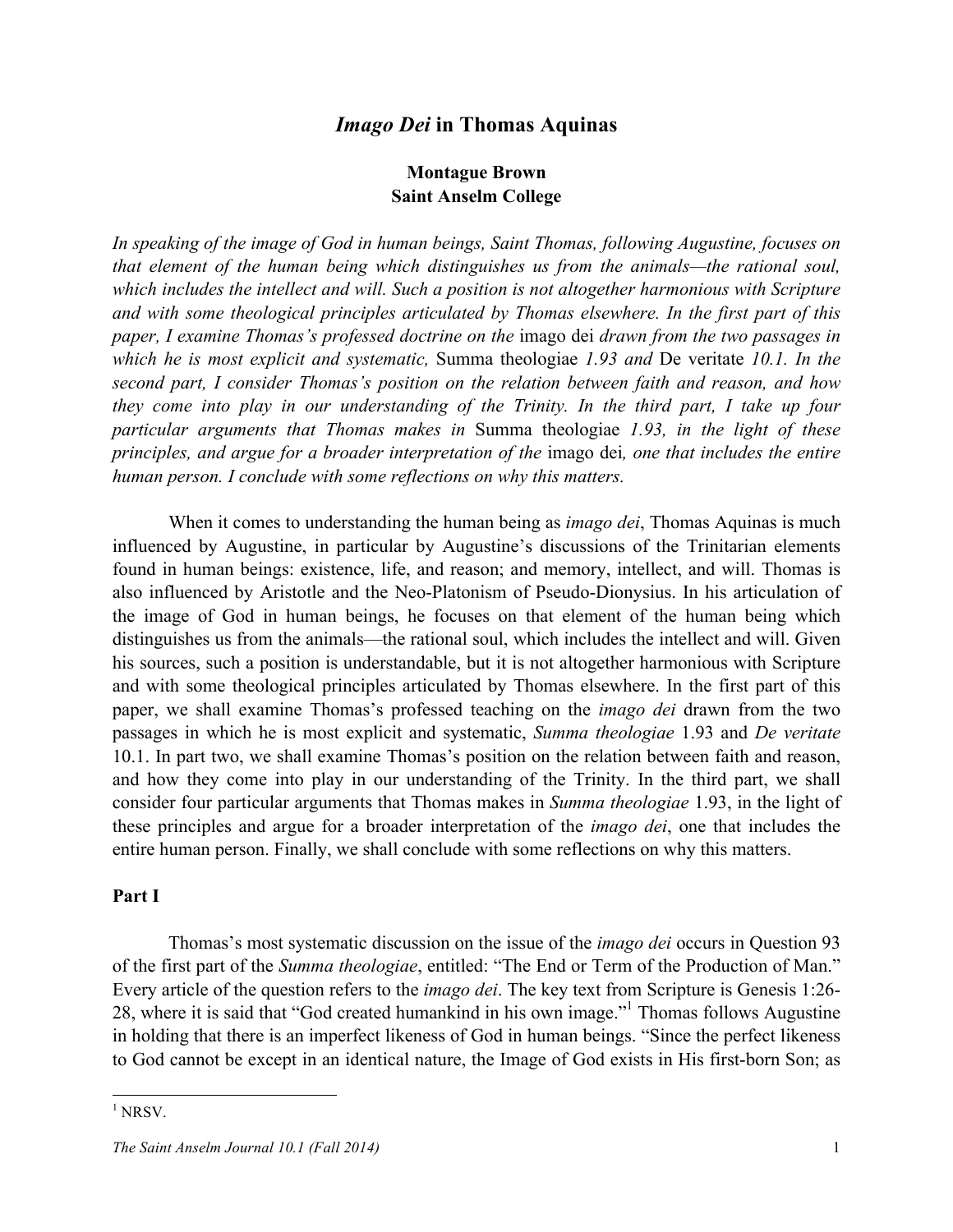the image of the king is in his son, who is of the same nature as himself; whereas it exists in man as in an alien nature, as the image of the king is in a silver coin."<sup>2</sup> Such an image of God, even as imperfect, only exists in rational creatures. Thomas quotes Augustine from *Gen. ad lit*. vi. 12: "Man's excellence consists in the fact that God made him to His own image by giving him an intellectual soul which raises him above the beasts of the field."<sup>3</sup> In article 6, Thomas asks whether the image of God is in man as regards the mind only, and he answers affirmatively. All creatures possess some likeness to God, which Thomas calls a trace, for all things come from God; but only the human being is said to represent God by way of image. Therefore, it must be that what makes us in the image of God is what we have that the other animals do not have—a mind.<sup>4</sup> In the mind we have a likeness of the Trinity, as there is a procession of the word as we understand and a procession of love as we will. However, as there is only likeness to God as a trace in the other animals, so there is only likeness as a trace in our animal nature, that is, everything about us except the intellectual soul. "So we find in man a likeness to God by way of *image* in his mind; but in the other parts of his being by way of *trace*."<sup>5</sup>

Thomas's focus on the intellectual soul as the locus of the image of God is so strong that he says the angels are more in the image of God than we are. "Thus the image of God is more perfect in the angels than in man, because their intellectual nature is more perfect."<sup>6</sup> He does admit that, in some ways, we better image God. For example, like the Trinity, there is a procession through the generation of human being from human being, and every part of the human soul is in every part of the body as God is present to the world. However, these likenesses are accidental and "do not of themselves belong to the nature of the Divine image in man, unless we presuppose the first likeness which is in the intellectual nature."<sup>7</sup> So absolutely, angels are more in the image of God than we.

Thomas insists that the image of God exists most perfectly in the acts of the soul, for the soul is that which is most perfect in us and so best images God, and the soul in act is more perfect than the soul in its potentiality. Following Aristotle, Thomas holds that we only know the essence of the soul by knowing its powers; we only know the powers of the soul by knowing the habits of first principles; and we only know the habits of first principles by reflecting on the acts of the soul and the objects of those acts. As the Trinity is not static but a procession of the Son and the Holy Spirit, so the image of the Trinity in our souls consists of the active processions of word and love.

 <sup>2</sup> Thomas Aquinas, *Summa theologiae* (hereafter *ST*), trans. Fathers of the English Dominica Province, in five volumes (Allen, Texas: Christian Classics, 1981), 1.93.1ad 2, p. 469. The texts in Augustine are *QQ. 83*, qu. 74 and De decem Chordis (Serm. ix. al. xcvi, De Tempore).<br><sup>3</sup> Aquinas, ST 1.93.2 on the contrary, p. 470.<br><sup>4</sup> "An *image* represents something by likeness in species, as we have said; while a *trace* represents something by

way of an effect, which represents the cause in such a way as not to attain to the likeness of species" (Aquinas, *ST* 1.93.6, p. 473). <sup>5</sup> Aquinas, *ST* 1.93.6, p. 474. <sup>6</sup> Aquinas, *ST* 1.93.3, p. 471. <sup>7</sup> Aquinas, *ST* 1.93.3, p. 471.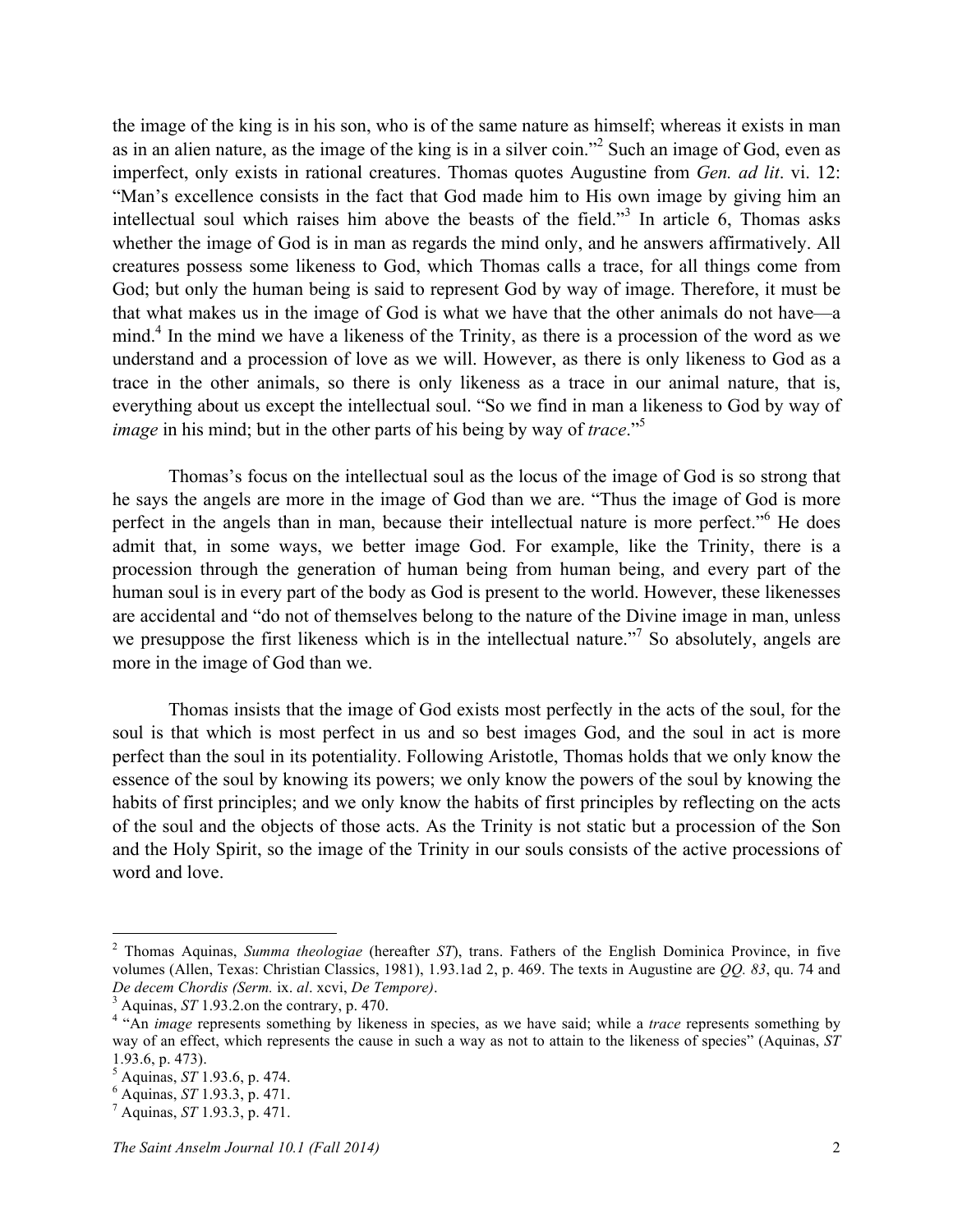First and chiefly, the image of the Trinity is to be found in the acts of the soul, that is, inasmuch as from the knowledge which we possess, by actual thought we form an internal word; and thence break forth into love. But, since the principles of acts are the habits and powers, and everything exists virtually in its principle, therefore, secondarily and consequently, the image of the Trinity may be considered as existing in the powers, and still more in the habits, forasmuch as the acts virtually exist therein.<sup>8</sup>

Given that we know acts by reference to their objects, Thomas declares in the next article that we are most perfectly in the image of God when we are knowing and loving God, who is the most perfect object of the acts of intellect and will. Again, Thomas quotes Augustine: "The image of God exists in the mind, not because it has a remembrance of itself, loves itself, and understands itself; but because it can also remember, understand, and love God by Whom it was made."<sup>9</sup> As Aristotle notes in his discussions of God as self-thinking thought (*Metaphysics* XII) and of human happiness (*Nicomachean Ethics* X), the best human act will be the act of the highest power engaged with the highest object; thus, we are most in the image of God when we remember, know, and love God.

Thomas returns in the final article of the question to the distinction between likeness and image, and he notes that likeness is a kind of unity and that unity, like the other transcendentals, is common and particular. In one way, likeness stands to image as a kind of preamble insofar as likeness is common to all things. "Likeness may be considered in the light of a preamble to image, inasmuch as it is something more general than image."<sup>10</sup> Thus, other creatures have a likeness to God but are not in his image. But in another way, likeness stands to image as its perfection. "Again, it may be considered as subsequent to image, inasmuch as it signifies a certain perfection of image."<sup>11</sup> In this case, the particular acts of knowing and loving, especially when such acts are trained on God as their object, are more like God than just their potential existence in the capacity of the rational soul, and thus through these activities our image becomes more like God.

# **Part II**

Although it is clear that our intellect and will set us apart from the other animals, it is not clear that we are the image of God "as regards the mind only," as Thomas says in *Summa theologiae* 1.93.6. <sup>12</sup> Since Christ is the perfect image of God (more perfect than any angel), and he is image not just through his intellect and will but in his whole person, fully human and divine, and since we are likenesses (albeit imperfect) of Christ, there is no clear theological

<sup>&</sup>lt;sup>8</sup> Aquinas, *ST* 1.93.7, p. 475.<br><sup>9</sup> Aquinas, *ST* 1.93.8, on the contrary, p. 476. The Augustinian text is from *De Trinitate* xiv. 12.<br><sup>10</sup> Aquinas, *ST* 1.93.9, p. 477.<br><sup>11</sup> Aquinas, *ST* 1.93.9, p. 477.<br><sup>12</sup> "So we f

a *trace*" (Aquinas, *ST* 1.93.6, p. 474).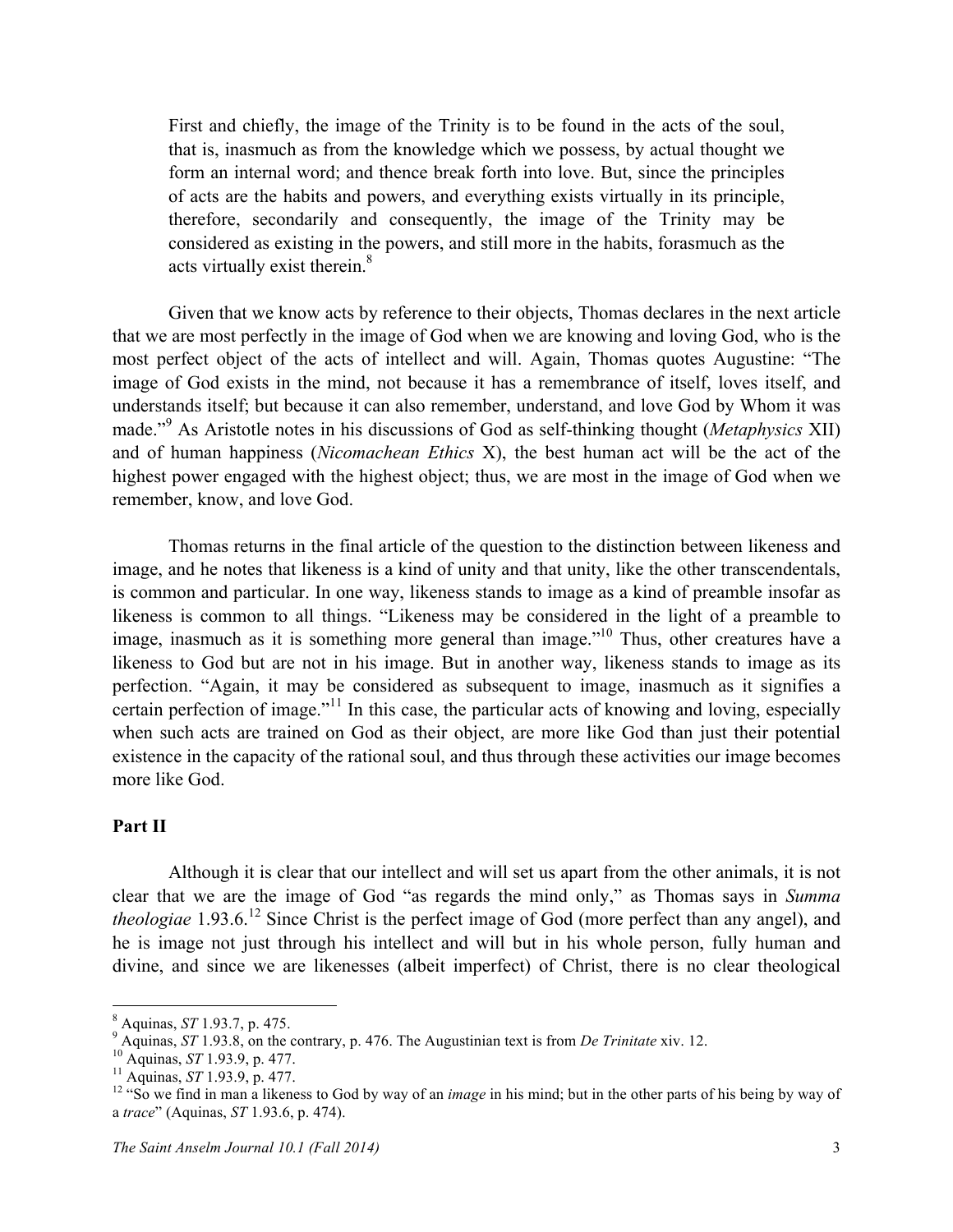reason for limiting our imaging of God to our intellect and will. Thomas himself seems to admit this when he says in article 3 that the image "chiefly consists" in our intellectual nature. It is also not clear that the original presentation of humanity as in the image of God can be adequately captured by referring only to our intellectual and volitional nature; for, as Genesis says, we are in the image of God as male and female, and these categories are at least ambiguously related to our intellectual nature and clearly related to our animal nature.<sup>13</sup> Let us take a minute to put the issue in focus by reflecting on the relation between faith and reason as Thomas understands it. Then, in the next part, we shall revisit the arguments from *ST* 1.93, showing that there are reasons, even philosophical reasons why Thomas could have and perhaps should have revised his thinking on the *imago dei*.

In Question 2 of the *Summa theologiae*, Thomas makes the distinction between preambles of faith and the faith itself.<sup>14</sup> The former can be explored and even proved by natural reason, that is, philosophy. However, the doctrines of the faith itself, such as the Incarnation and the Trinity, are not able to be proved by natural reason, but must be accepted on authority based on Scripture and the Church's teaching.<sup>15</sup> Thus, the kinds of arguments from the trinity within the mind (memory, intellect, and will) are but fitting arguments for the existence of the Holy Trinity. At best, they support what the faith teaches, and nowhere does the faith teach that we are in the image of God by our intellectual nature alone.

On this point, Thomas explicitly states in his discussion of the Trinity that the doctrine is not known by natural reason but only by faith. "It is impossible to attain to the knowledge of the Trinity by natural reason."<sup>16</sup> We can know some things of God through philosophical reason, such as that God exists and is one. This knowledge refers to God as cause but not to the interior life of God which is what is revealed by the doctrine of the Trinity. As Thomas himself insists, no amount of reflection on the traces of the Trinity in creatures or the image of the Trinity in the human mind is sufficient to conclude that God is Father, Son, and Holy Spirit.<sup>17</sup> To claim that it is both derogates from the transcendent dignity of the gift of faith and stands in the way of preaching the gospel since such arguments are not cogent. "Therefore," Thomas concludes, "we must not attempt to prove what is of faith, except by authority alone, to those who receive the authority; while as regards others it suffices to prove that what faith teaches is not impossible."<sup>18</sup> In addition, Thomas admits that our knowledge of God's essence is extremely limited. So the

<sup>&</sup>lt;sup>13</sup> Thomas responds that the passage in Genesis is "not to imply that the image of God came through the distinction of sex, but that the image of God belongs to both sexes, since it is in the mind wherein there is no sexual distinction" (Aquinas, *ST* 1.93.6ad2, p. 474). It is true that the image is in both sexes, but this does not mean that it is only in the mind.<br> $^{14}$  Aquinas, ST 1.2.2ad1.

<sup>15</sup> Aquinas, *ST* 1.1.8ad2.<br><sup>16</sup> Aquinas, *ST* 1.32.1, p. 169.<br><sup>17</sup> Thomas admits this. "Natural reason does not force us to say that God, in understanding, begets something distinct from Himself." Thomas Aquinas, *De Veritate* (hereafter, *DV*), trans. James V. McGlynn (Chicago: Regnery, 1953), 10.13ad2, vol. 2, p. 75. <sup>18</sup> Aquinas, *ST* 1.32.1, p. 169. Although there are no sufficient arguments, there are fitting arguments which can be

offered. Thus reason can confirm "an already existing principle, by showing the congruity of its results" (Aquinas, *ST* 1.32.1ad2, p. 169).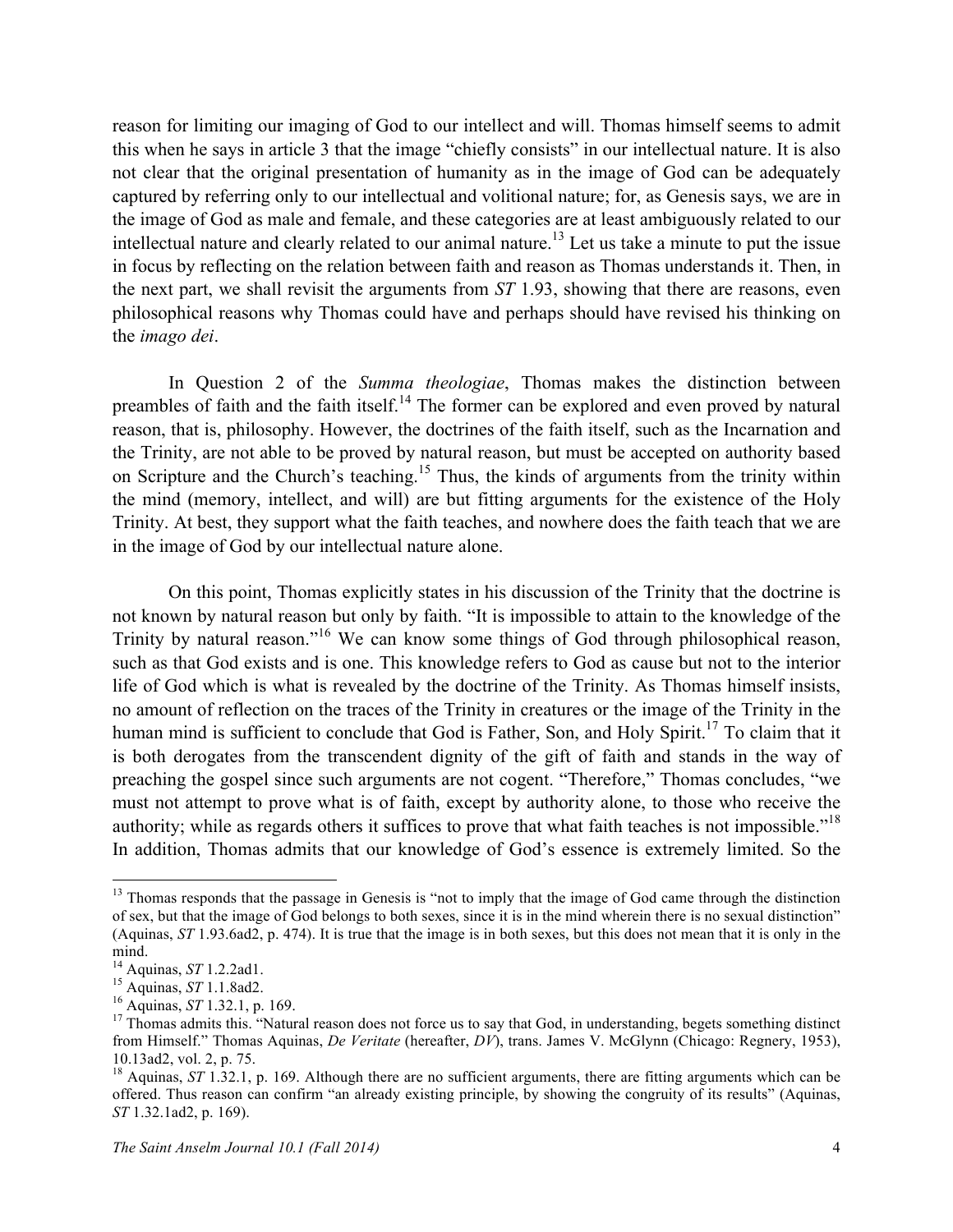analogy between our way of knowing and choosing (the activities of memory, intellect, and will) and God's fails. That is, the image of the trinity found in the mind is at best only a weak suggestion of what might be in God. "Nor is the image in our mind an adequate proof in the case of God, forasmuch as the intellect is not in God and ourselves univocally. Hence Augustine says (*Tract. xxvii. In Joan*.) that by faith we arrive at knowledge, and not conversely."19 Thus, if we are to be successful in working the analogy between ourselves and God, it must go in the opposite direction: from the revealed truth about God to truth about ourselves.<sup>20</sup>

## **Part III**

However, although faith is foundational, Thomas, following Augustine and Anselm, is ever insistent that reason and faith do not contradict each other: thus, there are often grounds within reason to deny what goes against the faith. Let us revisit, then, some of the arguments in Question 93 to see why reason might question the general conclusion that we are in the image of God through our minds only. Here I propose to consider four central ideas in Thomas's explanation.

First, let us consider Thomas's claim that we are more in the image of God in our acts than in our powers. Following Aristotle, Thomas says that we only know the essence of the soul by knowing its powers, that we know the powers by knowing the habits of first principles, and that we know these habits by knowing the acts.<sup>21</sup> Thus, we remember, know, and love God in act, not just in the potential structure of the soul. But the acts of remembering, knowing, and loving are the acts of the person, not the mind and will. Thomas admits elsewhere that although we say that the mind thinks and that the will chooses, it is more proper to say that the person thinks and chooses.<sup>22</sup> And the person is not just the soul. As Thomas says in his commentary on Paul's letter to the Corinthians, "I am not my soul."<sup>23</sup> Again, "Not every particular substance is a hypothesis or a person, but that which has the complete nature of the species. Hence a hand, or a foot, is not called a hypostasis, or a person; nor, likewise, is the soul alone so called, since it is a part of the human species."<sup>24</sup> Thus, insofar as we are the image of God in our acts, we are the image of God as persons, and our personhood includes everything about us, not just the intellect.

Second, let us consider the passage in which Thomas discusses the object of our acts of memory, thought, and will, which can be other things, ourselves, or God.<sup>25</sup> Of these three

<sup>&</sup>lt;sup>19</sup> Aquinas, *ST* 1.32.1ad2, p. 170.<br><sup>20</sup> Ultimately, this means beginning with Christ, rather than the Trinity, since we only know about the Trinity because Jesus reveals this to us.

<sup>&</sup>lt;sup>21</sup> Aquinas, *ST* 1.93.7. Although Thomas is interpreting Augustine here, he makes use of the Aristotelian psychology in his explanation.

<sup>&</sup>lt;sup>22</sup> "But if anyone says that the intellectual soul is not the form of the body he must first explain how it is that this action of understanding is the action of this particular man; for each one of us is conscious that it is himself who understands" (Aquinas, *ST* 1.76.1, p. 371).<br><sup>23</sup> Thomas Aquinas, *Super 1 Epistolam B. Pauli ad Corinthios Lectura*, 15.L2.924 (my translation).<br><sup>24</sup> Aquinas, *ST* 1.75.4ad2, p. 366.<br><sup>25</sup> Aquinas, *ST* 1.93.8.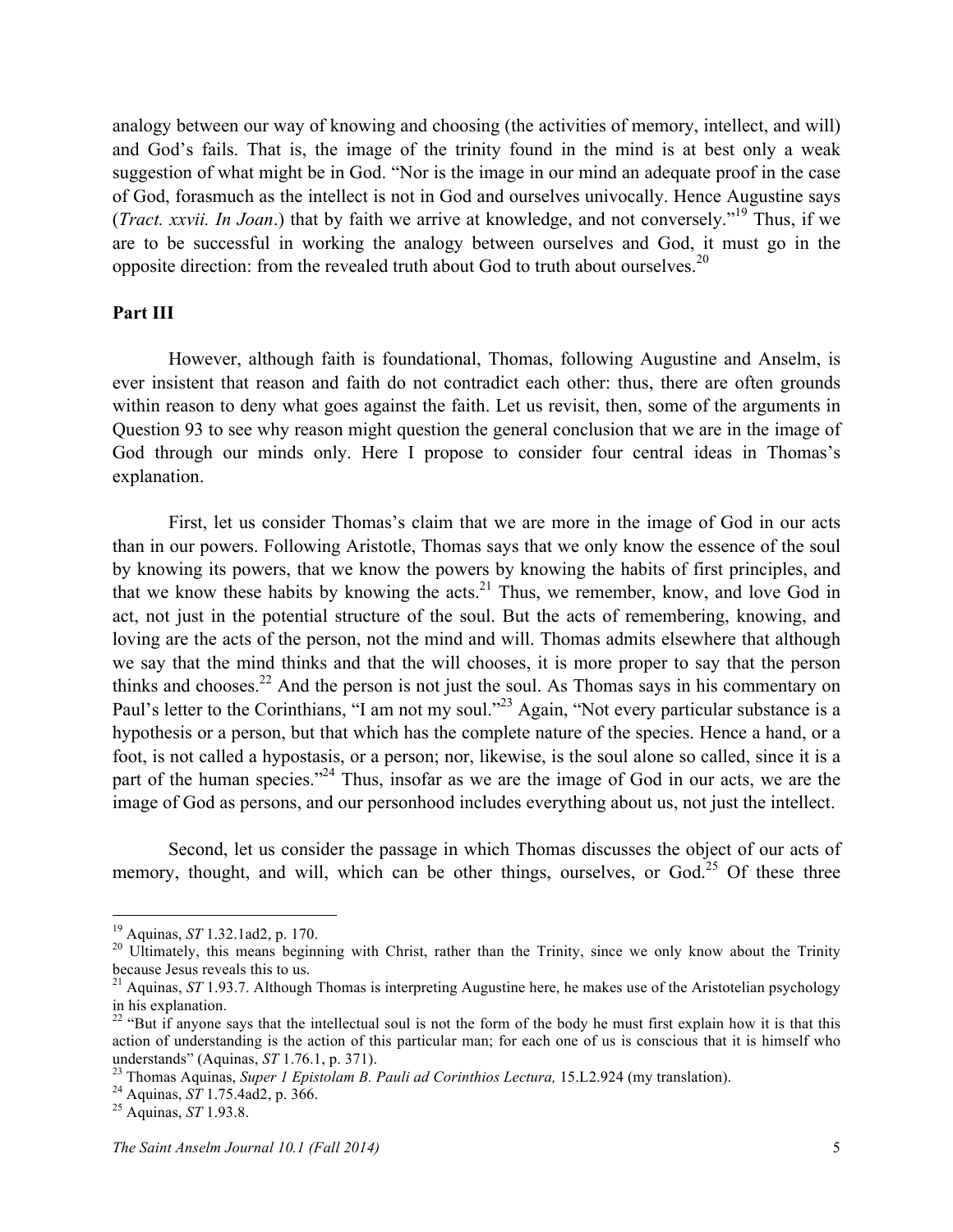objects, we are most in the image of God when the object of our knowing and loving is God, directly known. We can know that God exists through our understanding that the things that we know do not sufficiently explain themselves; but this is indirectly to know God, and it is really only to know that God exists, not what He is. Likewise, we can know God indirectly by knowing ourselves. Such arguments can arise from recognizing something in us—our intellectual and free volitional nature—that cannot be explained by any cause in the universe; or they can arise from our recognition that the procession of word and love in us has an efficient and exemplary cause, which ultimately must be God. But these arguments really only take us to the point of affirming that what we find in the world and in us must have an ultimate cause, and that we call this ultimate cause "God." They do not take us to God himself, either in his essence or in the relations of persons. So when Thomas says that natural reason can only take us to the essence of God (as distinct from the three personal relations in God), he is not quite consistent with his insight elsewhere that we only know *that* God exists, not *what* God is (God's essence). Additionally, the relations in God are not like relations in us, that is, accidents inhering in an substance. As Thomas says, the personal relations are the essence of God.<sup>26</sup> Thus, the project of considering the persons of the Trinity as taking roles in an intellectual nature (roles that are like our remembering, knowing, and loving) is misleading insofar as it leads us to view the divine persons as having distinctive functions within a more essential whole, which is theologically inaccurate.<sup>27</sup> We only know God in his personal life, which is His essence, by revelation.

Third, let us consider Thomas's claim in article 1 that it is Christ who is the perfect image of God, and that the image of God is in us as in an alien nature. Here, it is important to make a distinction. It is true that, since the fall, we find ourselves alienated from God. In this sense, one might speak of the *imago dei* that is perfect in Christ and imperfect in us due to sin. But it does not make sense to consider human nature itself as alien, for Thomas says that this nature is not substantially changed by the fall.<sup>28</sup> True, we have lost the original justice by which we always turned promptly to do God's will. However, our nature itself has not changed. We still can and should turn to God (with, of course, God's grace). Moreover, if our nature had changed substantially, how could Christ's humanity redeem us as Thomas says it does?<sup>29</sup> All things are created in Christ, who is fully human—body, mind, and spirit. "He is the image of the invisible God, the firstborn of creation; for in him all things in heaven and earth were created" (Col 1:15-16). It would be more proper to say that the image is imperfect in us because it is clouded by sin than because it is in an alien nature.

<sup>&</sup>lt;sup>26</sup> "Thus it is clear that in God relation and essence do not differ from each other, but are one and the same"<br>(Aquinas, ST 1.28.2, p. 153).<br><sup>27</sup> Thomas also says that we only know that we love God by grace, that we hav

Thomas also says that we only know that we love God by grace, that we have no natural knowledge of this. "One cannot know with certainly that he has charity unless it be revealed to him by God" (Aquinas, *DV* 10.10, p. 56).<br>Aristotle's God is a final cause, loved by all other things, but not loving them or sharing his love with th <sup>28</sup> "The good of human nature is threefold. First, there are the principles of which nature is constituted, and the properties that flow from them, such as the powers of the soul, and so forth. . . . The first-mentioned good of nature is neither destroyed nor diminished by  $\sin$ " (Aquinas,  $ST$  1-2.85.1, p. 966).

<sup>&</sup>lt;sup>29</sup> "Now man is in potentiality to the knowledge of the blessed, which consists in the vision of God; and is ordained to it as to an end; since the rational creature is capable of that blessed knowledge, inasmuch as he is made in the image of God. Now men are brought to this end of beatitude by the humanity of Christ, according to Heb. ii. 10" (Aquinas, *ST* 3.9.2, p. 2077).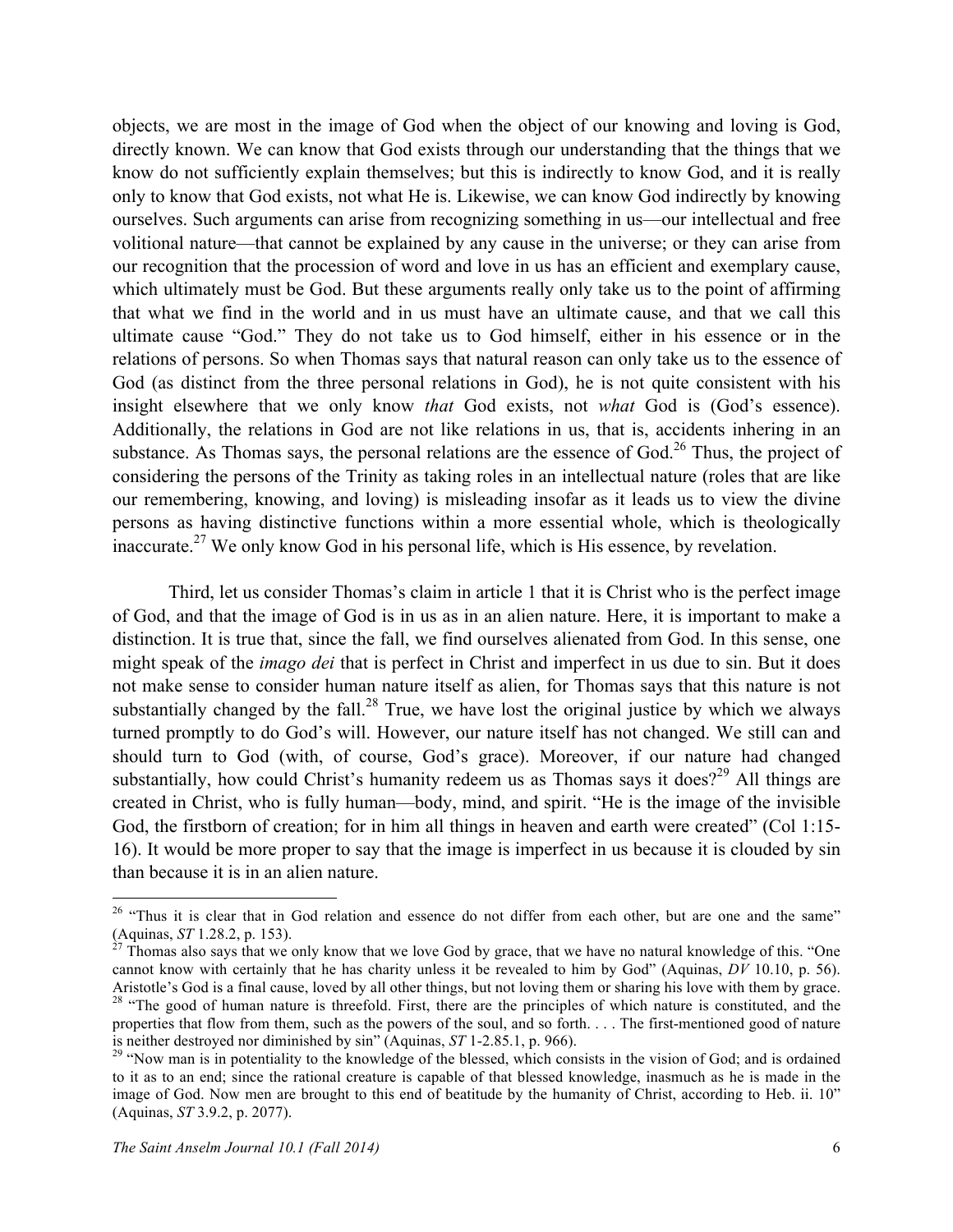Finally, let us consider Thomas's answer to the question in article 4 about whether the image of God is in every human being. He says that it depends on how the image is considered: whether as to nature, grace, or glory. Insofar as it is natural for the human mind to have an aptitude for knowing and loving God, the image of God is in all human beings. The image is more perfectly in us by grace, which is in those who habitually know and love God. The image is most perfectly in us by glory in those who share the beatific vision. "The first is found in all men, the second only in the just, the third only in the blessed."<sup>30</sup> Thomas says that the first universal level of presence is in us as "a natural aptitude for knowing and loving  $God^{\prime 31}$ ; thus, Aristotle says that we are born with the ability to know and will, but that all content depends on experience and personal choices. However, later in the *Summa*, when considering the question of whether pagans are blameworthy for their rejection of God, Thomas realizes that this could only be the case if they rejected something that they know somehow should not be rejected. Thomas calls it "*instinctus dei*," and it is more than just the capacity to know and love God; it is some natural presence of Christ in the person given in creation. "To have the faith is not part of human nature, but it is part of human nature that man's mind should not thwart his inner instinct, and the outward preaching of the truth. Hence, in this way unbelief is contrary to nature."<sup>32</sup> In other words, there is an actual presence of God in the soul, drawing us to Him; and this is more the *imago dei* than is the mere capacity to know and love God. "Belief of some kind in the mystery of Christ's Incarnation was necessary at all times and for all persons . . . . [B]efore the state of sin, man believed explicitly in Christ's Incarnation, insofar as it was intended for the consummation of glory."<sup>33</sup> This belief remains in all human beings and is not obliterated by sin. It is a good creation, and its goodness cannot be destroyed by sin. This instinct for God, which

<sup>&</sup>lt;sup>30</sup> Aquinas, *ST* 1.93.4, p. 472.<br><sup>31</sup> Aquinas, *ST* 1.93.4, p. 471.<br><sup>32</sup> Aquinas, *ST* 2-2.10.1.ad1, p. 1208. "The believer has sufficient motive for believing, for he is moved by the authority of Divine teaching confirmed by miracles, and what is more, by the inward instinct of the Divine invitation" (Aquinas, *ST* 2-2.2.9.ad3, p. 1181). Thomas, in *ST* 1.2.1ad1, says that we naturally desire happiness and therefore must know that in which our happiness consists. But this is Christ, and hence we must naturally know him in some way. Donald Keefe stresses the importance of this point for a proper understanding of Thomistic metaphysics as theological. See Donald J. Keefe, SJ, Covenantal Theology: The Eucharistic Order of History, 2 vols. in 1 (Novato, CA: Presidio, 1996), 176-78. This attraction to God is given substantially to all from the beginning insofar as all are created in Christ. It is free creation; we are never without grace. Keefe points out that this interior orientation to God is referred to by Thomas as instinct of God (*instinctus Dei*) and an attraction to God (*trahi a Deo*). Keefe says, in *Covenantal Theology*, fn. 24, 184-85, that Thomas inherits the idea of the attraction to God (*trahi a Deo*) from Augustine. Augustine mentions it in his work on the gospel of John (*Tract. In Jo*. 26); and Thomas uses the phrase in his commentary on John (*Comm. in Joann*. 5.6.8-9). As Augustine explains it, this being drawn to God is free and operates on a preconceptual level as something delightful. "Do not think that you are drawn unwillingly, because the mind is also drawn by love. . . . There is a certain pleasure of the heart to which this heavenly Bread is sweet. Indeed if the poet can say, 'His pleasure draws each man' (Virgil, *Ecologues* 2), it is not necessity but pleasure; not obligation but delight. Should we not then say more forcefully that a man is drawn to Christ, who delights us with truth, delights us with happiness, delights us with justice, delights us with eternal life all of which Christ himself is?" *Tract. In Jo.* 26, 4, quoted in James T. O'Connor, *The Hidden Manna* (San Francisco: Ignatius, 1988), 2. And Thomas writes: "But because not only does exterior or objective revelation have the power to attract, but also an interior instinct (*instinctus*) impelling and moving to believe; thus the Father draws (*trahit*) many to the Son through an instinct of the divine operation moving interiorily the heart of man to believe." Thomas Aquinas, *Super Evangelium S. Ioannis Lectura*, 6.5.3 (my translation). <sup>33</sup> Aquinas, *ST* 2-2.2.7, p. 1178.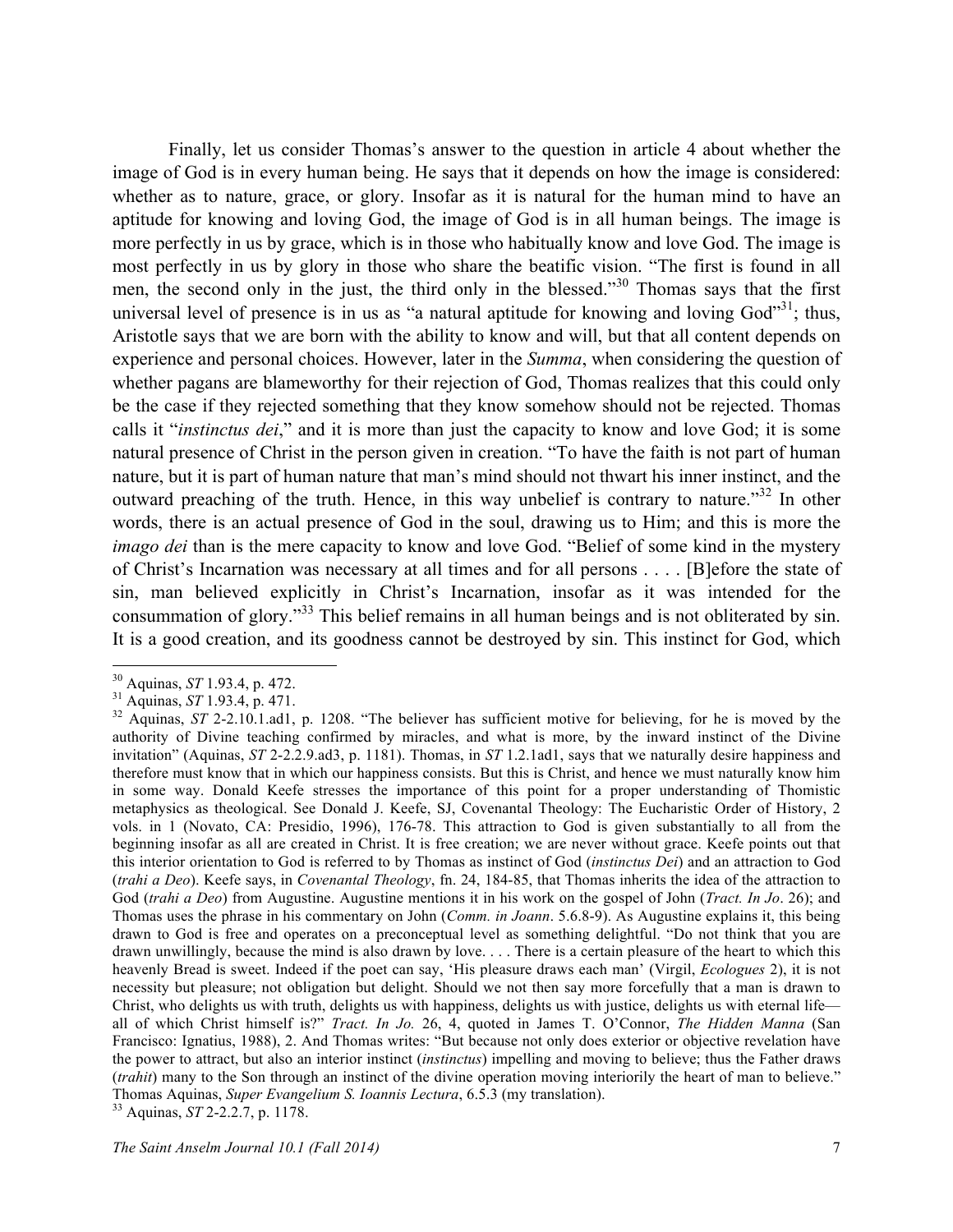draws us to God, and this knowledge of the Incarnation are not just volitional or intellectual potentialities of our natures; rather, they exist actually in our full human nature, body, mind and spirit.

### **Part IV**

What difference does it make whether we consider the *imago dei* to be found in the human mind or whether we think of it as pertaining to the whole human being? It matters because there are dangers to the faith if the *imago dei* is said to be found merely in the intellect; and it matters because the faith authentically interpreted can shed light on our understanding of human nature and the world.

As to dangers to the faith, in the first place, the claim that the *imago dei* is found merely in the intellect is the product of faulty reasoning about the relation between us and God, with the result that those who see the faulty reasoning might reject the faith, thinking that the doctrine depends on the reasons given. No doubt our intellectual and volitional nature is a window on God in the sense that our nature cannot be explained by anything else in creation. However, as Thomas makes abundantly clear, there is no implication from our essence to God's essence. What we know philosophically of God is that he exists and that, in some analogical sense, existence and its attributes (the transcendentals) are found in creatures and the Creator. The danger is that we read God in our image, that we make the human intellect the prime analogate for understanding how intellect exists in humans, angels, and God.<sup>34</sup> Reflecting on our reflecting, we find that it involves remembering, knowing, and loving. Since God, as the source of our intellectuality, must also be analogically intellectual, we begin to think of God as a mind with internal relations like our own. But there are no philosophical grounds for making that move. In the first place, God's way of knowing is not our way of knowing. In the second place, knowledge that the internal relations in God are persons (and not accidents of a nature as they are for us) is known only by revelation. $35$ 

In the second place, and ultimately more importantly, there is the danger that, by seeing the Trinitarian *imago dei* as referring to the mind, we remove Jesus Christ from the center of the faith. The danger is that we view Christ fundamentally in terms of our understanding of immaterial processions within the Trinity: he is really the immaterial second person, who happens to be made incarnate. Yet it is only from Jesus that we have any direct information about the Trinity, for he speaks of his Father and the Holy Spirit that the Father will send in his name.<sup>36</sup> Viewing Jesus in the light of a more fundamental abstract immaterial Trinity has

 $34$  Thomas is clear that, when it comes to such transcendental characteristics as wisdom and love (and such activities as knowing and willing), God must be prime analogate (Aquinas, *ST* 1.13.6). The problem is that philosophically, we do not have any knowledge of God's inner life, of His essence. Only a properly theological prime analogate based on revelation has content that could inform our understanding of ourselves and the world. This will be explained below when we move from the negatives in having the wrong idea of the *imago dei* to the positives in having the right idea.<br><sup>35</sup> Aquinas, *ST* 1.32.1.<br><sup>36</sup> John 14:26.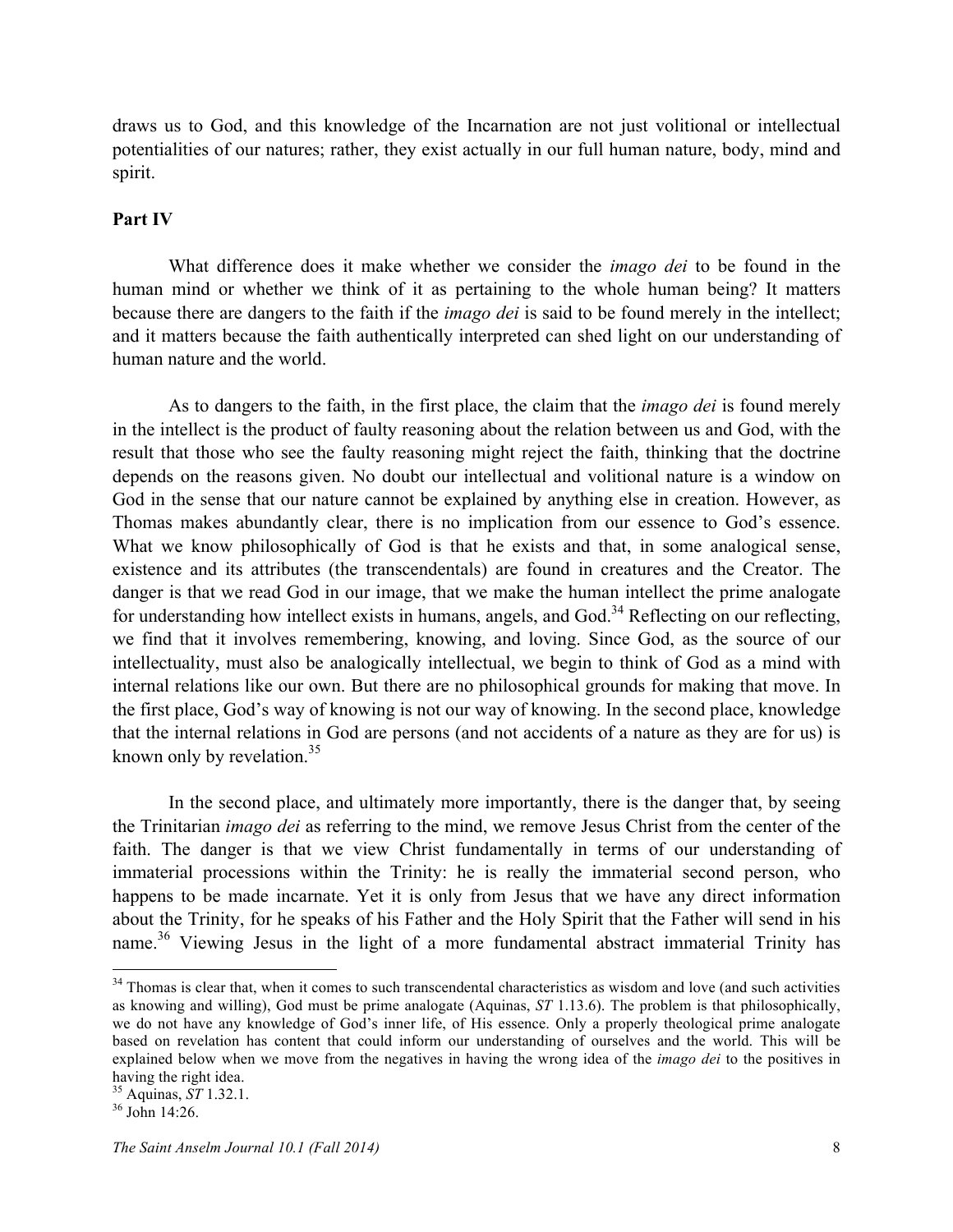negative theological implications: it suggests that Christ is really immaterial and is a fully embodied human being only because of  $\sin^{37}$  But Thomas says that before sin, man knew of the Incarnation, for grace has always been offered man, and all grace is *gratia Christi*. As Thomas himself insists, following Irenaeus and Chalcedon, Jesus Christ is one and the same. "Since, then, sacred Scripture without distinction attributes the things of God to that man, and the things of that man to God, He of whom each class is said must be one and the same."<sup>38</sup> If Christ is one and the same, then there cannot be a life that is Christ's that is not incarnate. To say there is such a life is to remove Christ from the center of salvation and to lose the intimate covenantal relation between God and us.

If the *imago dei* is identified with the immaterial intellect in Christ and us, then the identity of Christ in creation, Incarnation, Eucharist, and glory is put in question. If all is created in Christ, then it is in the humanity as well as the divinity of Christ—body, soul and spirit. And the Eucharist is the only objective (sacramentally, not empirically, so) presence of God in the world that we have, the presence of the whole Christ—body, soul, and spirit. And our fulfillment in heaven, our ultimate glory, is to be in Christ—body, soul, and spirit. We did not fall into materiality, nor is our salvation a transcending of our materiality. To be in the image of God is to be in the image of Christ who is wholly divine and human. As Paul says in the Letter to the Romans, "For those whom he foreknew he also predestined to be conformed to the image of his Son, in order that he might be the firstborn within a large family" (Rom 8:29). This image, as Thomas notes, is more in act than in structure; and the act is the spiritual life of Christ, which we lost in the Fall through sin, but which is always offered to us to renew our humanity—body, soul, and spirit.

Let us turn to the positive implications of refusing to restrict the *imago dei* to an intellectual nature. If we take the scriptural foundation for the image of God as nuptial, as it seems to be in Genesis and as Pope John Paul II emphasizes,<sup>39</sup> we have an image of the

 $37$  This way of thinking is a hold-over from Platonism and Neo-Platonism in which the fall is from immateriality into matter. "This is the fall of the Soul, this entry into Matter. . . . Thus the cause, at once, of the weakness of the Soul and of all its evil is Matter. The evil of Matter precedes the weakness, the vice; it is Primal Evil." Plotinus, *The Enneads*, trans. Stephen MacKenna (London: Penguin, 1991), I.8, p. 69. "But," according to Keefe, "the Fall is not, as the pagans supposed, from immateriality into corporeality; rather, it is from an offered personal integrity or free unity." Donald J. Keefe, S.J., "*Bāśār-Nepeś*: *Sarx-Pneuma*; Body-Soul: Death-Resurrection: An Essay in Pauline Anthropology," in *Christianity and the Human Body: A Theology of the Human Body*, Proceedings of ITEST

Workshop, (October, 2000), ed. Robert A. Brungs (St. Louis: ITEST/Science Press, 2001), 105-152, at 136.<br><sup>38</sup> Thomas Aquinas, *Summa contra gentiles; On the Truth of the Catholic Faith*, trans. Charles J. O'Neil (New York:

<sup>&</sup>lt;sup>39</sup> "So God created humankind in his image, in the image of God he created them; male and female he created them" (Genesis 1:27, NRSV); In his General Audience of Wednesday, 14, November, 1979, Pope John-Paul II comments on this passage from Genesis: "In the first chapter, the narrative of the creation of man affirms directly, right from the beginning, that man was created in the image of God as male and female. The narrative of the second chapter, on the other hand, does not speak of the 'image of God.' But in its own way it reveals that the complete and definitive creation of 'man' (subjected first to the experience of original solitude) is expressed in giving life to that *communio personarum* that man and woman form. In this way, the Yahwist narrative agrees with the content of the first narrative" (taken from: *L'Osservatore Romano*, Weekly Edition in English, 19 November 1979, page 1). See also, General Audience of 9 January, 1980.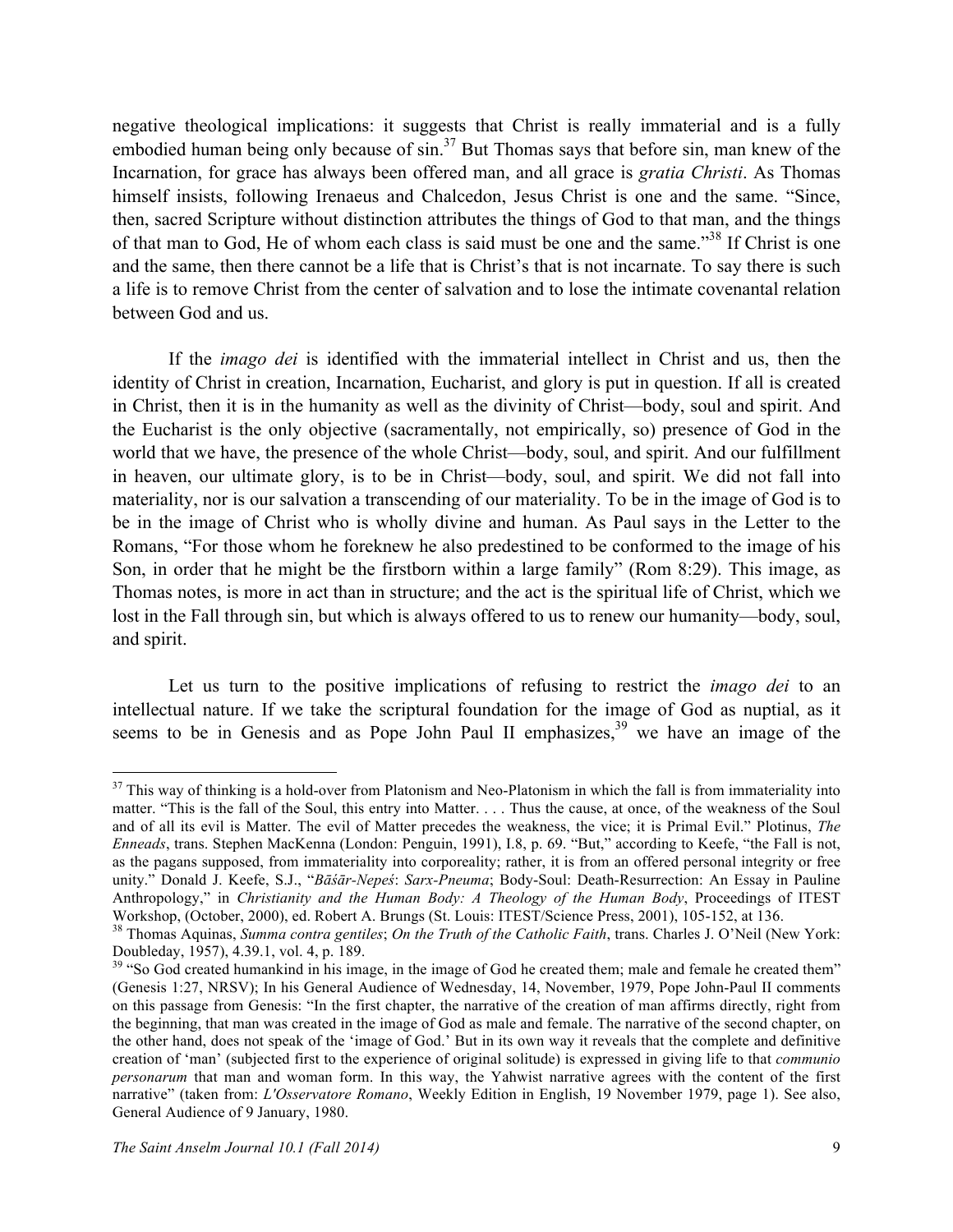covenantal relationship between God and his people, and in this a richer understanding of humanity. Aside from the Eucharist, which is the adequate sign of the nuptial character of the faith, Keefe suggests that the Trinity is imaged in creation most clearly in covenantal marriage husband, wife, and their mutual vow.<sup>40</sup> This is a free relation and thus a free image; rather than being structural, all parts exist only as free—in communion but irreducible to each other. Speaking of Adam and Eve and the offer of free unity given to them, Keefe writes: "This free and nuptially-ordered unity, their free imaging of the Triune God, is the plenary goodness of the Beginning, the Good Creation, which was to be have been theirs but which could only be freely accepted and appropriated—it could not be imposed upon them."<sup>41</sup> The real *imago dei* is of persons in communion, not of moments of the intellectual act. The nuptial image has the added advantage of being the way God describes his covenant with us.<sup>42</sup>

Of course, every created image of the Trinity is imperfect, and none should become the test case for coherent explication of the Trinity and thus for the Trinitarian God's image in us. In the end, one cannot rely on human marriage to provide an adequate image of the Trinity any more than one can rely on any other model presented by the human mind, even any theological model. There is no one-to-one correspondence between the image and the Trinity.<sup>43</sup> As Keefe says and we have noted, the Eucharist is the only adequate image of the Trinity, with the nuptial image at best secondary. "[I]t is only on this level of sacramental freedom that we image the Triune God, in the nuptially-ordered unity (One Flesh) of the Church's Eucharistic worship."<sup>44</sup> Moreover, it is Christ's Church, the covenantal union of God and His people, that St. Paul says is referenced by the image in Genesis of male and female nuptial union (Eph 5:31-32). Human understanding, whether philosophical or theological, is always hypothetical, subject to revision before reality. It is a reach for the intelligibility of the mystery—faith seeking understanding.

 $40$  Of the nuptial covenanted One Flesh of the Christ and his bridal Church, Keefe writes, "within our fallen history, its recapitulation and reconstitution by the institution on the Cross of the New Covenant is historically actual and objective only *in sacramento*, primarily in the Eucharistic Sacrifice, and secondarily in the sacramental worship of the Church which flows from the Eucharist, most clearly in marriage." Donald J. Keefe, S.J., "The Relation of Nuptial symbolism to Eucharistic Realism," *The Pacific Journal of Theology*, Series II, Issue 21 (1999), 87-119, at 108.<br><sup>41</sup> Keefe, "The Relation of Nuptial symbolism to Eucharistic Realism," 112.

<sup>&</sup>lt;sup>42</sup> See, for example, Isaiah 61:8-10, Jeremiah 2:2, Ezekiel 16:35-63, Hosea 2:16-20, Malachi 2:11.

Speaking of the knowledge Adam must have had, Thomas writes: "He does, however, seem to have had foreknowledge of the Incarnation of Christ, from the fact that he said (Gen ii. 24): *Wherefore a man shall leave father hand mother and shall cleave to his wife*, of which the Apostle says (Eph. V. 32) that *this is a great sacrament . . . in Christ and the Church*, and it is incredible that the first man was ignorant about this sacrament"<br>(Aquinas, *ST* 2-2.2.7, p. 1178).

As Thomas says in *De Veritate* when responding to the fact that Augustine had pointed to a couple of different human trinities as like the Trinity, "According to Augustine and other saints, the image of the Trinity is attributed to man under diverse formulae and there is no need that the members of one formula correspond to those of another" (Aquinas, *DV* 10.1ad3, p. 7). According to Augustine, "We see, rather than believe, the trinity which is ourselves; whereas we believe rather than see that God is Trinity" (Augustine, *De Trinitate*, XV.6, quoted in Aquinas, *ST* 1.93.5.ad3, p. 472).

<sup>44</sup> Keefe, "An Essay in Pauline Anthropology," 131.